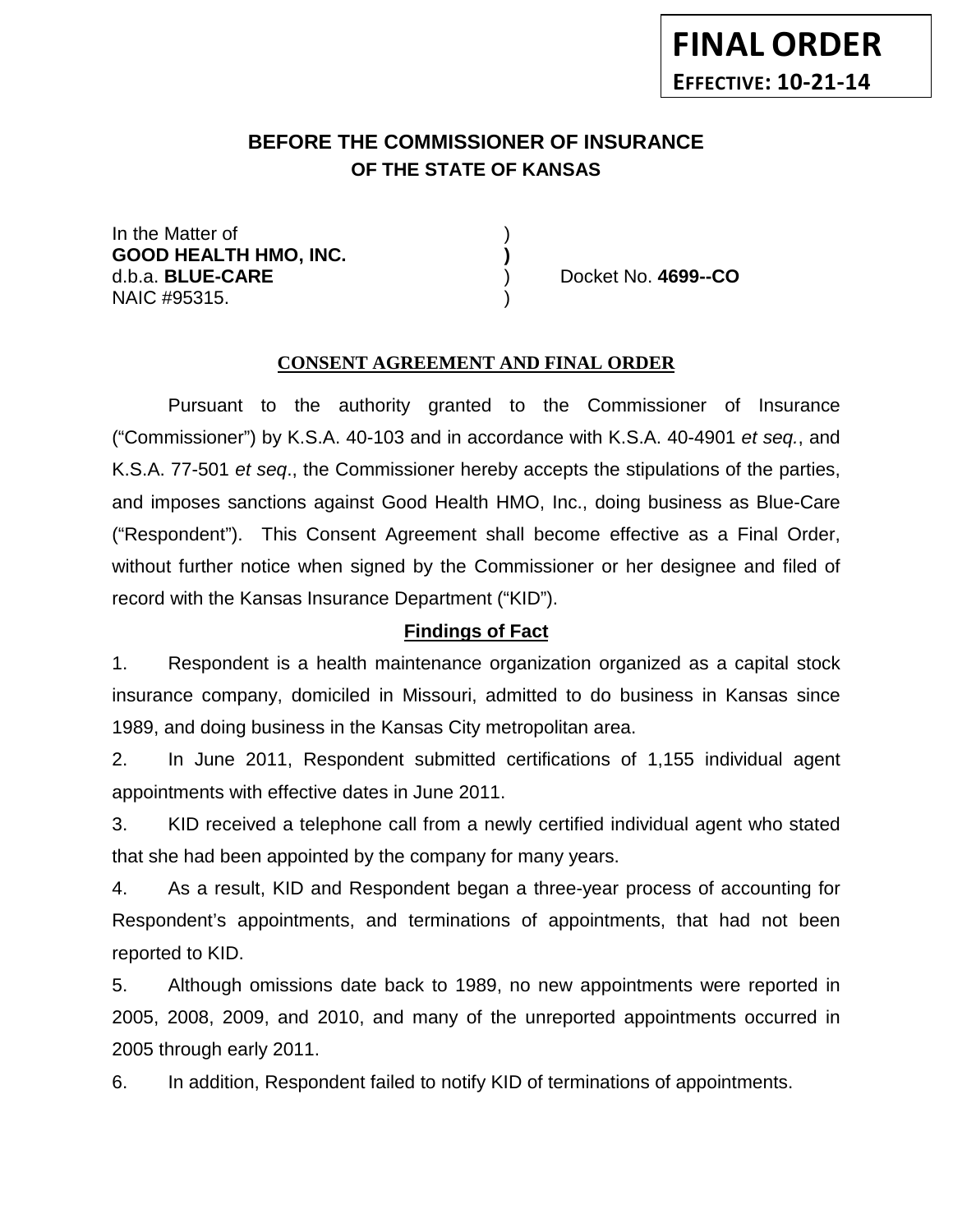7. The parties agree that KID, insurance agency staff, and the insurance buying public all rely upon KID's records to verify an agent's current authority to represent the company in Kansas.

8. Respondent represents that the failure to certify to KID its appointments and terminations of agents of Good Health HMO, Inc. was due to a misunderstanding of previous KID guidance.

9. The parties agree that Respondent discovered the ongoing failure to certify agent appointments and, on its own initiative, took action to bring its appointments up to date.

10. Through the cooperative efforts of Respondent and KID, corrections have been made to the appointment records of over 1500 individual agents and 151 agencies.

11. Respondent has paid initial appointment fees, but no attempt has been made to calculate precisely the unpaid annual renewal fees or the statutory penalties for failure to certify appointments.

12. The parties agree that Respondent has established a workable system for managing compliance with the Kansas appointment requirements in the future and assigned staff members to implement and maintain the system.

13. For purposes of an agreed order, Respondent agrees that its failure to certify its agent appointments and give timely notice of terminations constitutes cause for the Commissioner to initiate action against the company.

14. For purposes of an agreed order, the parties stipulate that unpaid fees would be no less than \$70,000.00.

15. For purposes of an agreed order, the parties stipulate that the statutory penalties would be no less than \$30,000.00.

16. Respondent agrees to designate a representative to oversee future compliance measures and submit quarterly reports attesting to the company's timely reporting of agent appointments and terminations.

17. In addition, the parties stipulate that, in lieu of a full audit, a manager in the KID producer licensing division has devoted substantial time to assisting Respondent's review, and that time should be valued at \$2,500.00 and assessed to Respondent.

18. Respondent stipulates that the Commissioner has jurisdiction of the company and of the subject matter of this action.

2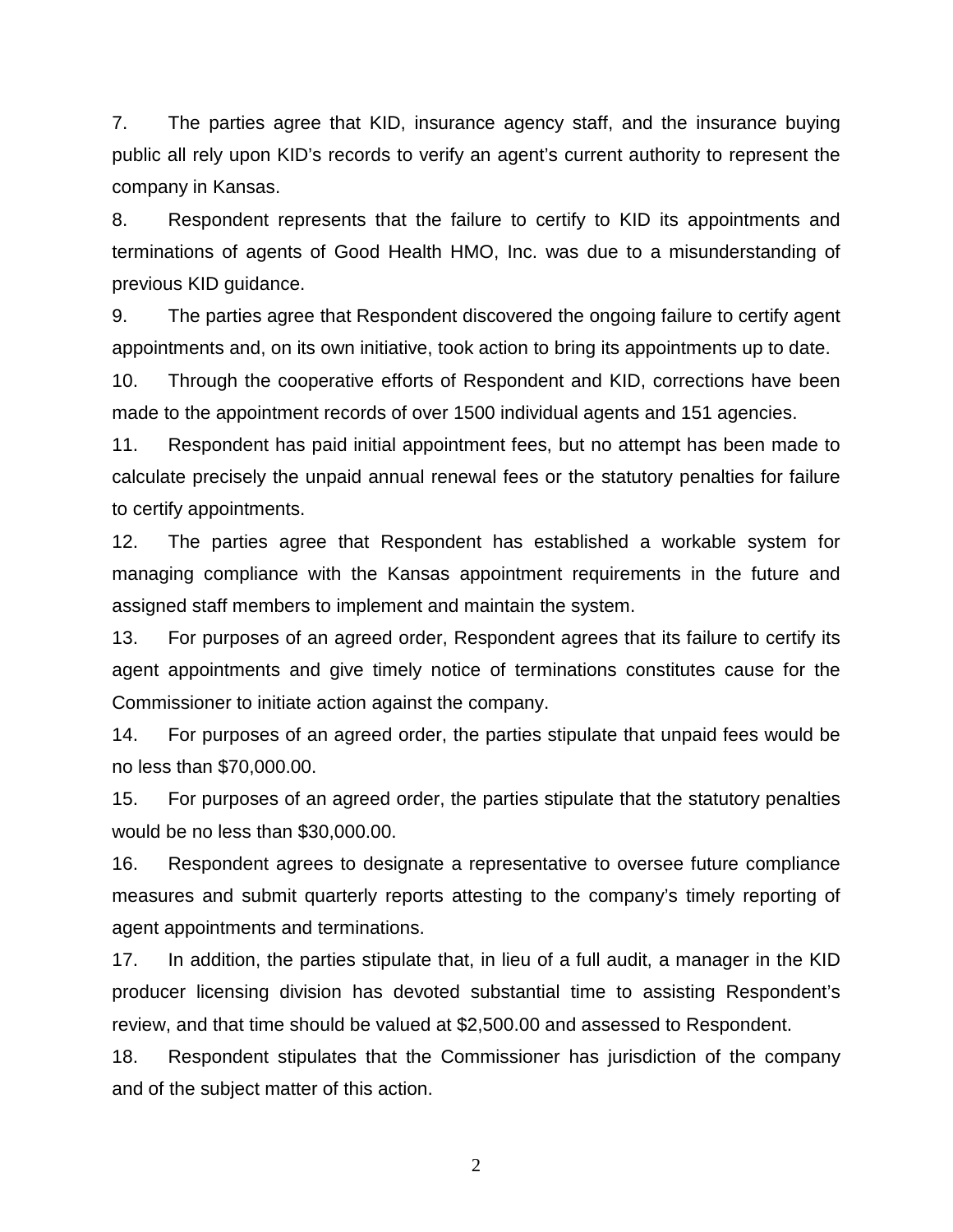19. Respondent acknowledges and waives any and all rights to administrative or judicial review of the Commissioner's order.

### **Applicable Law**

20. K.S.A. 40-241i, repealed effective July 1, 2001, and K.S.A. 40-4912(a), effective July 1, 2001, both provide that if a company appoints a person as its agent to solicit business in Kansas, the appointment must be certified to the Commissioner, the company must pay an appointment fee, and failure of the company to certify an agent subjects the company to a penalty of up to \$25.00 per day from the date the certification was due until it is recorded. Under the prior statute, the appointment certification was required when annual premium tax returns and other fees were due. K.S.A. 40-241i. Under the current version, the certification is due within 30 days of the date of appointment. See K.S.A. 2013 Supp. 40-4912(a).

21. "Each company admitted to this state shall report annually to the commissioner all agents the company has contracted with during the prior calendar year and pay the certification fees set forth in K.S.A. 40-252 and amendments thereto. The commissioner may audit agent or representative certification forms and fees to ensure proper reporting and receipt of fees. Any costs associated with auditing such forms shall be borne by the company or auto rental agency audited." K.S.A. 40-241j.

22. A "capital stock insurance company" is required to pay an annual fee of \$5.00 for each Kansas agent certified by the company. K.S.A. 40-252(D)(1).

23. Each insurer must notify the Commissioner within 30 days when the insurer terminates a business relationship with an agent for any reason. K.S.A. 2013 Supp. 40- 4913.

# **Conclusions of Law**

24. The Commissioner has jurisdiction over Respondent as well as the subject matter of this proceeding, and such proceeding is held in the public interest.

25. The Commissioner finds Respondent failed to comply with K.S.A. 40-241i, K.S.A. 40-252, K.S.A. 40-4912, and K.S.A. 40-4913 by failing to report agent appointments and terminations and failing to pay initial appointment and annual renewal fees when due.

3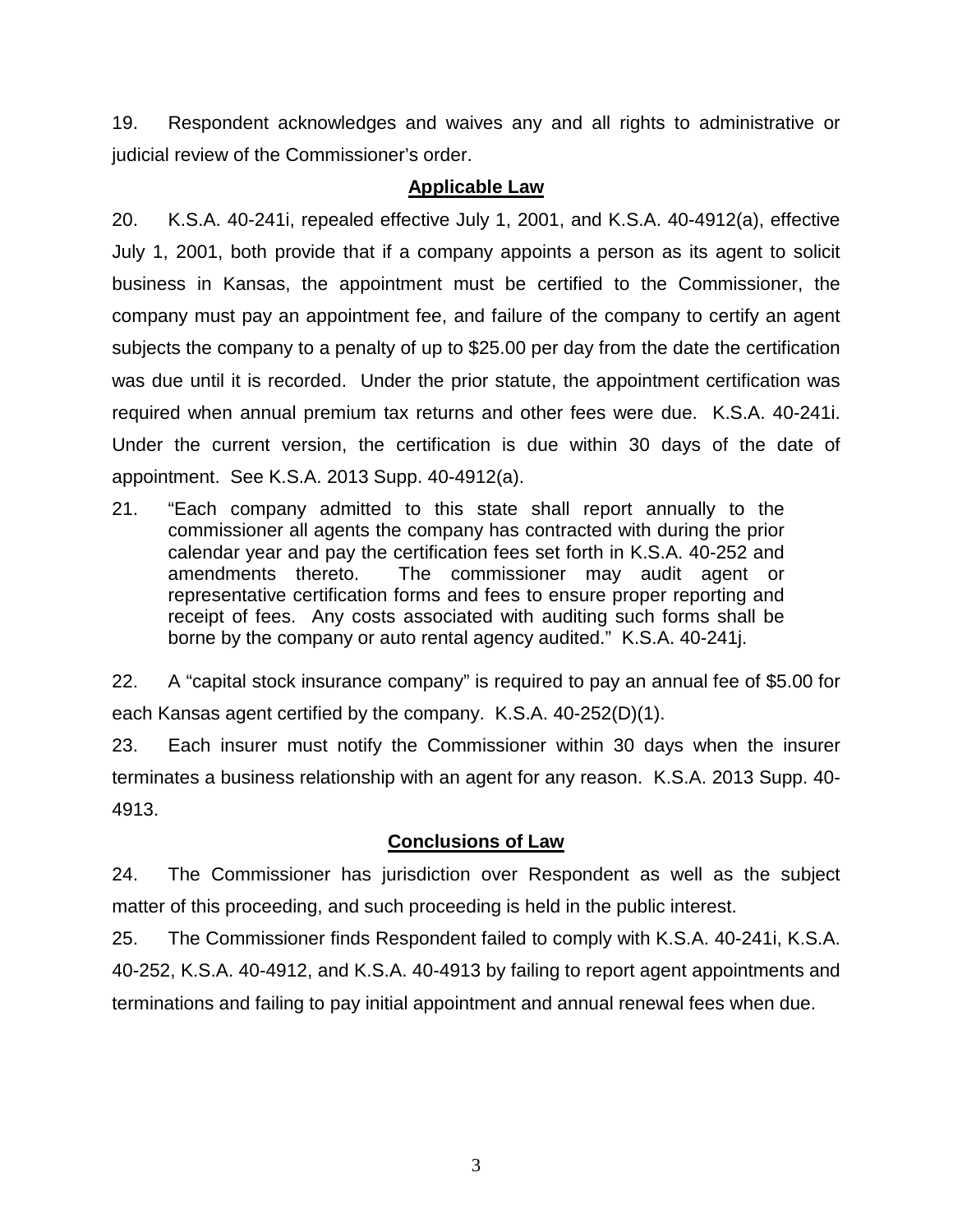26. The Commissioner finds no evidence the failure to comply was either intentional or willful, finds that Respondent's current management has, on its own initiative, taken steps to bring the company into compliance, and finds Respondent has cooperated with KID in a review of past violations.

27. Further, the Commissioner finds that a precise accounting of past appointments and corresponding fees would consume additional company and KID resources without providing proportional benefit to the insurance buying public.

28. The Commissioner finds the public interest requires that any compromise remedy for Respondent's violations be adequate to deter Respondent and other companies from delaying certification of appointments and reports of terminations.

29. The Commissioner concludes that the proposed approximation of outstanding fees in the amount of \$70,000.00 is an appropriate compromise.

30. The Commissioner concludes that the proposed remedy consisting of assessment of estimated unpaid fees imposition of a monetary penalty, and ordering future compliance reports is necessary and sufficient to protect the interests of the insurance-buying public.

# **Stipulation**

The undersigned, on behalf of and with authority granted by Good Health HMO, Inc., stipulates and agrees to the above findings of fact and conclusions of law and waives any rights to administrative hearing and judicial review of the Commissioner's Order.

| /s/                                  | 10/14/14 |
|--------------------------------------|----------|
| [NAME]                               | Date     |
| For Respondent Good Health HMO, Inc. |          |

Prepared by:

\_/s/ Brenda J. Clary\_\_\_\_\_\_\_\_\_\_\_\_\_\_\_\_\_\_\_\_ Brenda J. Clary, #18770 KID Staff Attorney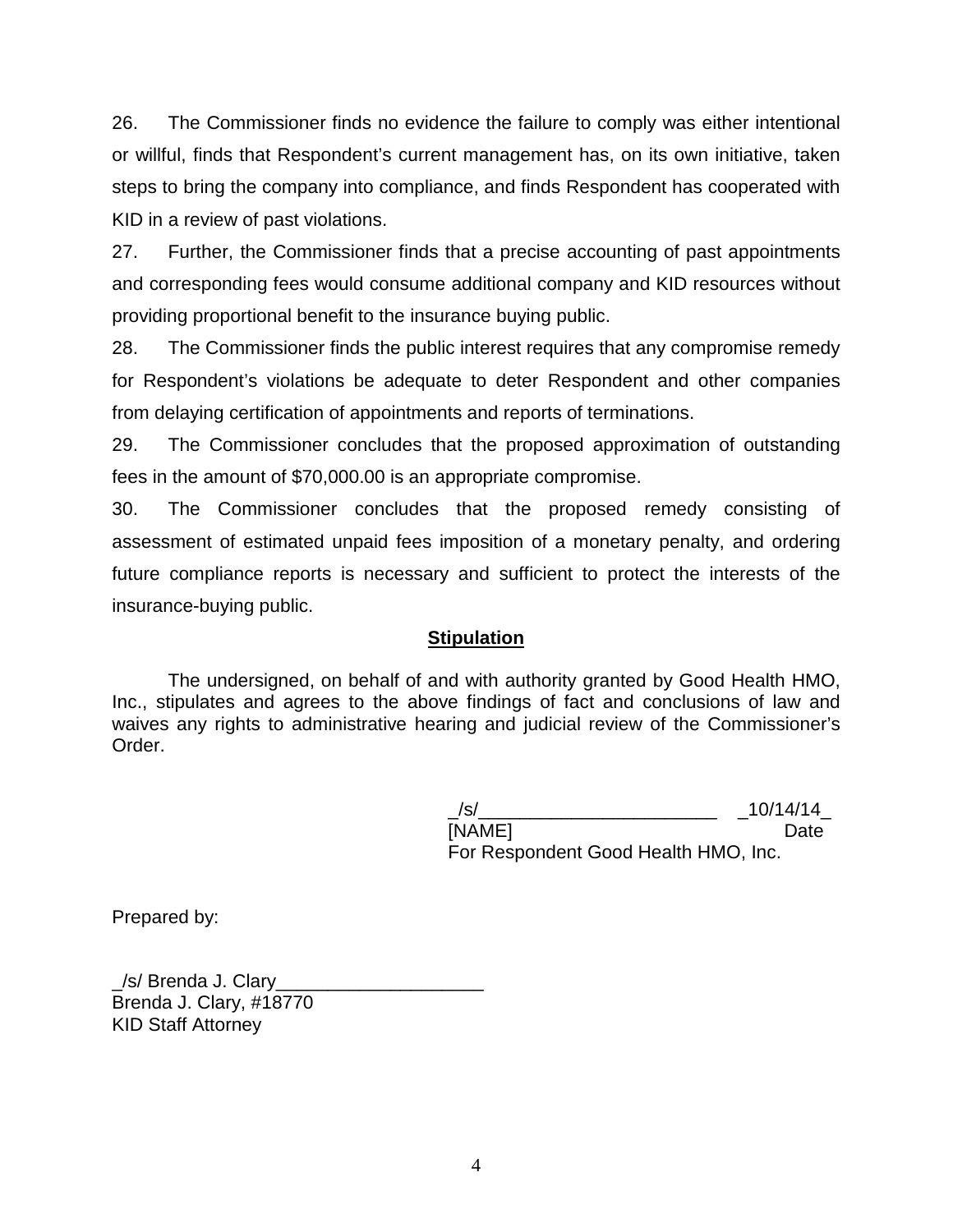### **ORDER**

### **THE COMMISSIONER OF INSURANCE THEREFORE ORDERS THE FOLLOWING:**

- 1. **GOOD HEALTH HMO, Inc**., shall pay outstanding fees in the amount of \$70,000.00, receipt of which is hereby acknowledged;
- 2. **GOOD HEALTH HMO, Inc**., shall pay a monetary penalty in the amount of \$30,000.00, plus audit costs of \$2,500.00, within 90 days of the date of this order;
- 3. **GOOD HEALTH HMO, Inc**., shall designate a representative to oversee agent and agency appointments; and
- 4. The designated representative shall submit a quarterly statement, beginning November 1, 2014, and continuing for five quarterly reports, attesting to Respondent's good faith efforts to maintain accurate records, timely report agent appointments and terminations, and promptly discover and notify KID of any errors or omissions in the process.

# **IT IS SO ORDERED THIS \_\_\_21st\_\_ DAY OF OCTOBER 2014, IN THE CITY OF TOPEKA, COUNTY OF SHAWNEE, STATE OF KANSAS.**



\_/s/ Zachary J.C. Anshutz\_\_\_\_\_\_\_\_\_\_\_ Zachary J.C. Anshutz Asst. Commissioner of Insurance